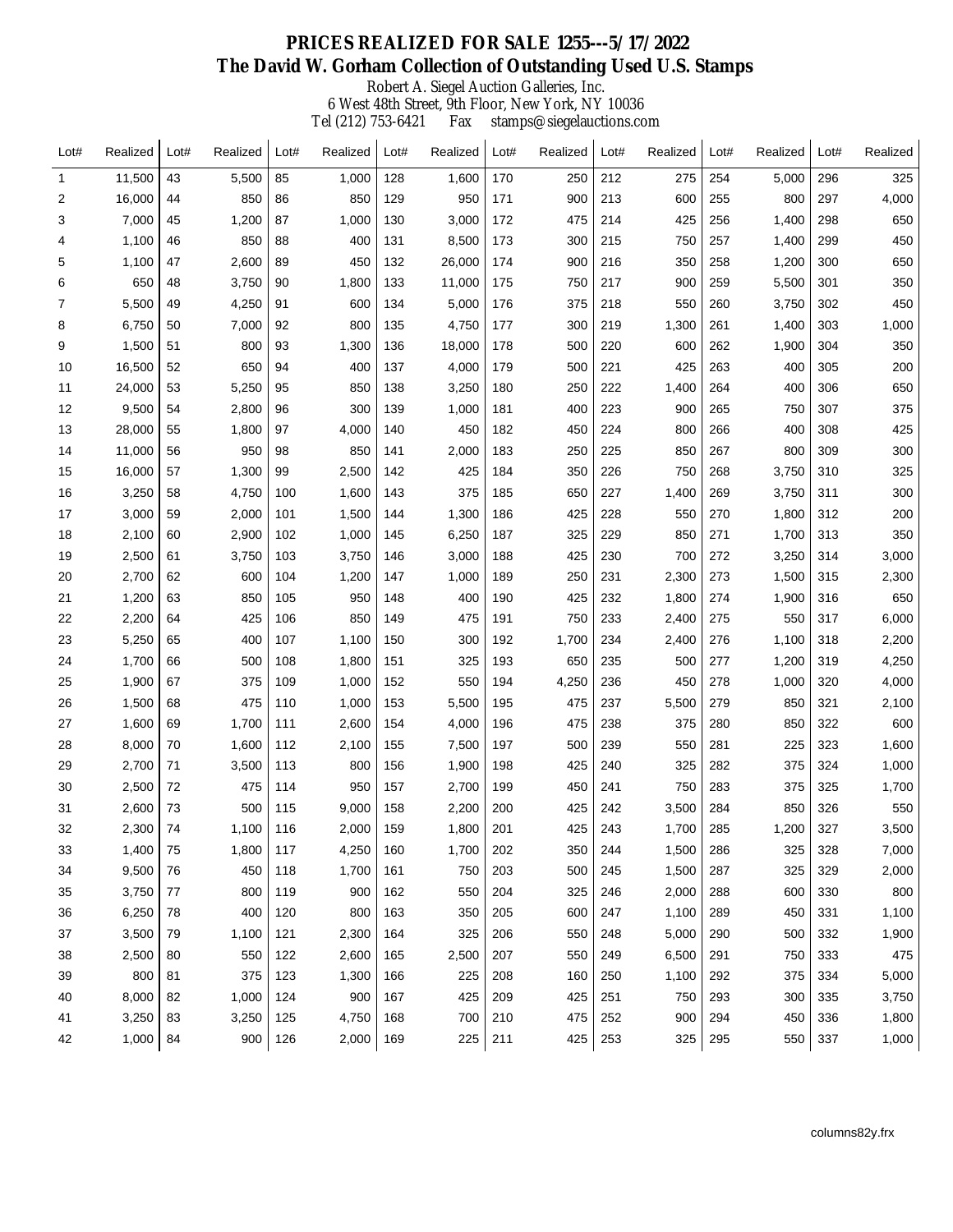Robert A. Siegel Auction Galleries, Inc.

6 West 48th Street, 9th Floor, New York, NY 10036 Tel (212) 753-6421 Fax stamps@siegelauctions.com

| Lot# | Realized | Lot# | Realized | Lot# | Realized | Lot# | Realized | Lot# | Realized | Lot# | Realized | Lot# | Realized | Lot# | Realized |
|------|----------|------|----------|------|----------|------|----------|------|----------|------|----------|------|----------|------|----------|
| 338  | 550      | 380  | 300      | 422  | 850      | 464  | 750      | 506  | 475      | 548  | 4,250    | 590  | 350      | 632  | 5,250    |
| 339  | 550      | 381  | 450      | 423  | 200      | 465  | 450      | 507  | 550      | 549  | 1,800    | 591  | 200      | 633  | 85,000   |
| 340  | 7,000    | 382  | 950      | 424  | 325      | 466  | 450      | 508  | 700      | 550  | 1,700    | 592  | 475      | 634  | 9,000    |
| 341  | 2,800    | 383  | 1,400    | 425  | 400      | 467  | 4,250    | 509  | 600      | 551  | 1,300    | 593  | 350      | 635  | 23,000   |
| 342  | 2,600    | 384  | 1,600    | 426  | 450      | 468  | 1,500    | 510  | 600      | 552  | 9,500    | 594  | 650      | 636  | 8,500    |
| 343  | 650      | 385  | 2,500    | 427  | 600      | 469  | 550      | 511  | 2,600    | 553  | 7,500    | 595  | 225      | 637  | 17,000   |
| 344  | 325      | 386  | 600      | 428  | 1,600    | 470  | 600      | 512  | 950      | 554  | 4,750    | 596  | 2,000    | 638  | 225      |
| 345  | 275      | 387  | 600      | 429  | 600      | 471  | 500      | 513  | 1,100    | 555  | 950      | 597  | 375      | 639  | 250      |
| 346  | 550      | 388  | 450      | 430  | 650      | 472  | 4,000    | 514  | 650      | 556  | 800      | 598  | 450      | 640  | 325      |
| 347  | 500      | 389  | 600      | 431  | 1,100    | 473  | 2,300    | 515  | 1,800    | 557  | 800      | 599  | 325      | 641  | 450      |
| 348  | 550      | 390  | 375      | 432  | 300      | 474  | 1,400    | 516  | 600      | 558  | 8,000    | 600  | 425      | 642  | 3,250    |
| 349  | 650      | 391  | 500      | 433  | 170      | 475  | 950      | 517  | 475      | 559  | 2,100    | 601  | 225      | 643  | 1,400    |
| 350  | 325      | 392  | 1,000    | 434  | 300      | 476  | 700      | 518  | 9,000    | 560  | 3,250    | 602  | 200      | 644  | 1,100    |
| 351  | 1,200    | 393  | 425      | 435  | 550      | 477  | 2,100    | 519  | 4,250    | 561  | 9,500    | 603  | 350      | 645  | 750      |
| 352  | 1,000    | 394  | 4,500    | 436  | 350      | 478  | 900      | 520  | 5,000    | 562  | 4,250    | 604  | 160      | 646  | 375      |
| 353  | 550      | 395  | 4,000    | 437  | 120      | 479  | 1,600    | 521  | 3,000    | 563  | 1,200    | 605  | 650      | 647  | 500      |
| 354  | 600      | 396  | 9,500    | 438  | 850      | 480  | 2,000    | 522  | 4,750    | 564  | 700      | 606  | 325      | 648  | 500      |
| 355  | 1,200    | 397  | 7,500    | 439  | 500      | 481  | 1,300    | 523  | 3,250    | 565  | 475      | 607  | 800      | 649  | 900      |
| 356  | 800      | 398  | 2,300    | 440  | 425      | 482  | 1,900    | 524  | 950      | 566  | 5,250    | 608  | 8,000    | 650  | 500      |
| 357  | 500      | 399  | 1,600    | 441  | 425      | 483  | 1,300    | 525  | 2,200    | 567  | 8,500    | 609  | 800      | 651  | 350      |
| 358  | 350      | 400  | 1,700    | 442  | 375      | 484  | 600      | 526  | 325      | 568  | 500      | 610  | 275      | 652  | 225      |
| 359  | 425      | 401  | 2,100    | 443  | 120      | 485  | 300      | 527  | 1,200    | 569  | 550      | 611  | 500      | 653  | 275      |
| 360  | 1,700    | 402  | 350      | 444  | 425      | 486  | 375      | 528  | 600      | 570  | 500      | 612  | 300      | 654  | 225      |
| 361  | 425      | 403  | 800      | 445  | 250      | 487  | 450      | 529  | 500      | 571  | 250      | 613  | 1,500    | 655  | 425      |
| 362  | 550      | 404  | 700      | 446  | 1,400    | 488  | 325      | 530  | 650      | 572  | 475      | 614  | 550      | 656  | 650      |
| 363  | 1,600    | 405  | 500      | 447  | 750      | 489  | 450      | 531  | 550      | 573  | 225      | 615  | 325      | 657  | 900      |
| 364  | 600      | 406  | 110      | 448  | 1,100    | 490  | 550      | 532  | 400      | 574  | 350      | 616  | 550      | 658  | 200      |
| 365  | 600      | 407  | 110      | 449  | 2,600    | 491  | 750      | 533  | 425      | 575  | 200      | 617  | 275      | 659  | 2,200    |
| 366  | 500      | 408  | 110      | 450  | 1,500    | 492  | 300      | 534  | 450      | 576  | 250      | 618  | 325      | 660  | 800      |
| 367  | 375      | 409  | 650      | 451  | 325      | 493  | 300      | 535  | 400      | 577  | 600      | 619  | 4,000    | 661  | 325      |
| 368  | 300      | 410  | 1,600    | 452  | 10,500   | 494  | 2,000    | 536  | 325      | 578  | 800      | 620  | 2,100    | 662  | 650      |
| 369  | 1,100    | 411  | 400      | 453  | 500      | 495  | 6,000    | 537  | 1,100    | 579  | 450      | 621  | 1,400    | 663  | 500      |
| 370  | 4,750    | 412  | 500      | 454  | 550      | 496  | 2,100    | 538  | 750      | 580  | 1,100    | 622  | 1,100    | 664  | 1,700    |
| 371  | 6,750    | 413  | 475      | 455  | 650      | 497  | 475      | 539  | 350      | 581  | 700      | 623  | 750      | 665  | 550      |
| 372  | 13,500   | 414  | 2,300    | 456  | 160      | 498  | 550      | 540  | 1,500    | 582  | 600      | 624  | 850      | 666  | 1,400    |
| 373  | 6,000    | 415  | 1,600    | 457  | 500      | 499  | 3,750    | 541  | 1,500    | 583  | 1,300    | 625  | 900      | 667  | 950      |
| 374  | 2,200    | 416  | 150      | 458  | 2,100    | 500  | 850      | 542  | 700      | 584  | 900      | 626  | 550      | 668  | 550      |
| 375  | 750      | 417  | 180      | 459  | 600      | 501  | 750      | 543  | 650      | 585  | 850      | 627  | 4,250    | 669  | 4,250    |
| 376  | 400      | 418  | 2,600    | 460  | 500      | 502  | 500      | 544  | 425      | 586  | 1,300    | 628  | 1,600    | 670  | 4,000    |
| 377  | 325      | 419  | 1,700    | 461  | 325      | 503  | 700      | 545  | 275      | 587  | 425      | 629  | 1,800    | 671  | 4,750    |
| 378  | 475      | 420  | 225      | 462  | 225      | 504  | 600      | 546  | 400      | 588  | 1,900    | 630  | 5,000    | 672  | 500      |
| 379  | 500      | 421  | 500      | 463  | 800      | 505  | 425      | 547  | 350      | 589  | 1,500    | 631  | 7,000    | 673  | 600      |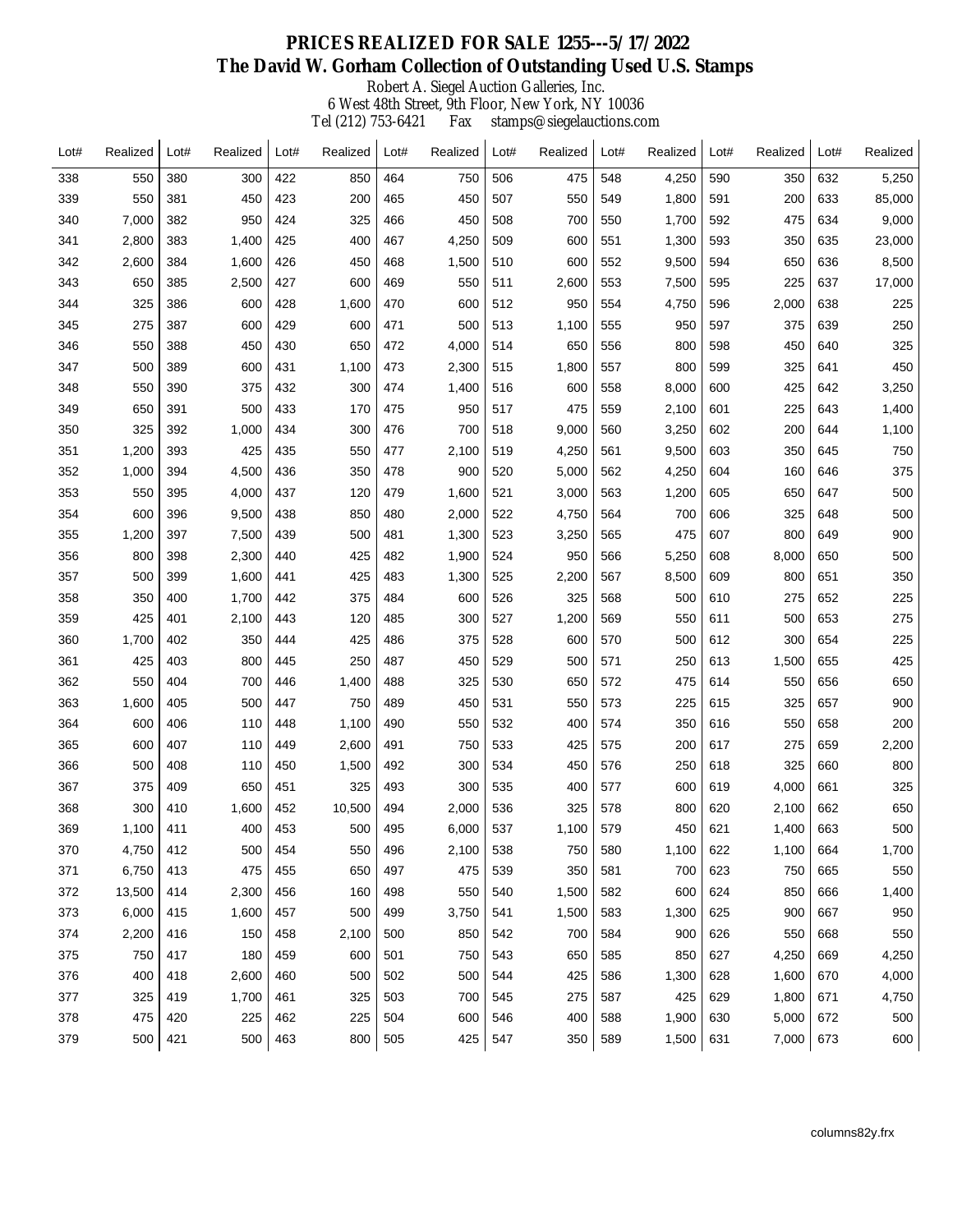Robert A. Siegel Auction Galleries, Inc.

6 West 48th Street, 9th Floor, New York, NY 10036 Tel (212) 753-6421 Fax stamps@siegelauctions.com

| Lot# | Realized | Lot# | Realized | Lot# | Realized | Lot# | Realized | Lot# | Realized | Lot# | Realized | Lot# | Realized | Lot# | Realized |
|------|----------|------|----------|------|----------|------|----------|------|----------|------|----------|------|----------|------|----------|
| 674  | 300      | 716  | 1,400    | 758  | 225      | 800  | 375      | 842  | 800      | 885  | 550      | 927  | 550      | 969  | 425      |
| 675  | 1,600    | 717  | 2,000    | 759  | 375      | 801  | 900      | 843  | 425      | 886  | 425      | 928  | 350      | 970  | 6,750    |
| 676  | 200      | 718  | 1,700    | 760  | 300      | 802  | 300      | 844  | 225      | 887  | 325      | 929  | 350      | 971  | 40,000   |
| 677  | 600      | 719  | 400      | 761  | 475      | 803  | 700      | 845  | 130      | 888  | 450      | 930  | 900      | 972  | 325      |
| 678  | 350      | 720  | 375      | 762  | 1,800    | 804  | 700      | 846  | 130      | 889  | 350      | 931  | 350      | 973  | 1,300    |
| 679  | 325      | 721  | 1,000    | 763  | 700      | 805  | 350      | 847  | 150      | 890  | 400      | 932  | 1,300    | 974  | 2,100    |
| 680  | 425      | 722  | 500      | 764  | 800      | 806  | 300      | 848  | 425      | 891  | 600      | 933  | 650      | 975  | 22,000   |
| 681  | 250      | 723  | 325      | 765  | 375      | 807  | 225      | 849  | 500      | 892  | 550      | 934  | 450      | 976  | 3,250    |
| 682  | 475      | 724  | 600      | 766  | 550      | 808  | 650      | 850  | 300      | 893  | 225      | 935  | 900      | 977  | 2,500    |
| 683  | 900      | 725  | 17,000   | 767  | 550      | 809  | 275      | 851  | 1,500    | 894  | 375      | 936  | 2,200    | 978  | 1,200    |
| 684  | 1,300    | 726  | 1,200    | 768  | 375      | 810  | 500      | 852  | 250      | 895  | 550      | 937  | 2,100    | 979  | 225      |
| 685  | 1,300    | 727  | 2,300    | 769  | 425      | 811  | 450      | 853  | 425      | 896  | 8,000    | 938  | 4,000    | 982  | 2,200    |
| 686  | 800      | 728  | 475      | 770  | 900      | 812  | 450      | 854  | 275      | 897  | 800      | 939  | 1,400    | 983  | 11,500   |
| 687  | 550      | 729  | 325      | 771  | 1,200    | 813  | 250      | 855  | 350      | 898  | 250      | 940  | 1,600    | 984  | 425      |
| 688  | 7,500    | 730  | 375      | 772  | 1,200    | 814  | 550      | 856  | 400      | 899  | 250      | 941  | 4,000    | 985  | 275      |
| 689  | 900      | 731  | 2,700    | 773  | 4,750    | 815  | 1,500    | 857  | 1,200    | 900  | 400      | 942  | 2,800    | 986  | 160      |
| 690  | 650      | 732  | 4,750    | 774  | 5,500    | 816  | 1,100    | 858  | 225      | 901  | 2,200    | 943  | 300      | 987  | 600      |
| 691  | 1,000    | 733  | 2,300    | 775  | 2,800    | 817  | 850      | 859  | 275      | 902  | 250      | 944  | 1,200    | 988  | 450      |
| 692  | 4,750    | 734  | 13,500   | 776  | 4,250    | 818  | 500      | 860  | 200      | 903  | 550      | 945  | 2,100    | 989  | 190      |
| 693  | 700      | 735  | 11,500   | 777  | 4,500    | 819  | 500      | 862  | 500      | 904  | 600      | 946  | 1,800    | 990  | 200      |
| 694  | 500      | 736  | 50,000   | 778  | 6,500    | 820  | 550      | 863  | 400      | 905  | 1,500    | 947  | 650      | 991  | 4,750    |
| 695  | 850      | 737  | 1,600    | 779  | 9,000    | 821  | 550      | 864  | 500      | 906  | 750      | 948  | 425      | 992  | 325      |
| 696  | 650      | 738  | 1,100    | 780  | 3,250    | 822  | 425      | 865  | 450      | 907  | 650      | 949  | 6,250    | 993  | 650      |
| 697  | 300      | 739  | 375      | 781  | 2,800    | 823  | 350      | 866  | 300      | 908  | 325      | 950  | 3,250    | 994  | 350      |
| 698  | 1,500    | 740  | 400      | 782  | 650      | 824  | 600      | 867  | 225      | 909  | 900      | 951  | 200      | 995  | 275      |
| 699  | 375      | 741  | 750      | 783  | 2,300    | 825  | 1,000    | 868  | 350      | 910  | 550      | 952  | 650      | 996  | 800      |
| 700  | 300      | 742  | 10,500   | 784  | 350      | 826  | 150      | 869  | 325      | 911  | 325      | 953  | 425      | 997  | 300      |
| 701  | 400      | 743  | 3,250    | 785  | 300      | 827  | 400      | 870  | 325      | 912  | 225      | 954  | 650      | 998  | 8,500    |
| 702  | 225      | 744  | 1,400    | 786  | 250      | 828  | 275      | 871  | 160      | 913  | 2,700    | 955  | 1,600    | 999  | 1,200    |
| 703  | 3,750    | 745  | 4,500    | 787  | 550      | 829  | 1,400    | 872  | 400      | 914  | 275      | 956  | 550      | 1000 | 550      |
| 704  | 550      | 746  | 1,500    | 788  | 475      | 830  | 250      | 873  | 1,800    | 915  | 400      | 957  | 950      | 1001 | 650      |
| 705  | 650      | 747  | 2,300    | 789  | 200      | 831  | 225      | 874  | 300      | 916  | 180      | 958  | 800      | 1002 | 800      |
| 706  | 1,500    | 748  | 5,000    | 790  | 120      | 832  | 170      | 875  | 1,900    | 917  | 300      | 959  | 275      | 1003 | 750      |
| 707  | 1,000    | 749  | 2,900    | 791  | 300      | 833  | 275      | 876  | 1,300    | 918  | 250      | 960  | 450      | 1004 | 500      |
| 708  | 1,800    | 750  | 7,000    | 792  | 160      | 834  | 100      | 877  | 1,100    | 919  | 1,200    | 961  | 375      | 1005 | 650      |
| 709  | 375      | 751  | 13,000   | 793  | 325      | 835  | 120      | 878  | 300      | 920  | 1,000    | 962  | 550      | 1006 | 1,100    |
| 710  | 350      | 752  | 650      | 794  | 160      | 836  | 550      | 879  | 225      | 921  | 2,800    | 963  | 1,200    | 1007 | 3,000    |
| 711  | 350      | 753  | 1,900    | 795  | 300      | 837  | 225      | 880  | 170      | 922  | 300      | 964  | 700      | 1008 | 3,250    |
| 712  | 300      | 754  | 1,100    | 796  | 200      | 838  | 325      | 881  | 850      | 923  | 800      | 965  | 950      | 1009 | 1,500    |
| 713  | 1,400    | 755  | 1,400    | 797  | 120      | 839  | 200      | 882  | 800      | 924  | 225      | 966  | 900      | 1010 | 5,750    |
| 714  | 1,200    | 756  | 425      | 798  | 225      | 840  | 375      | 883  | 700      | 925  | 6,250    | 967  | 375      | 1011 | 4,000    |
| 715  | 325      | 757  | 650      | 799  | 190      | 841  | 425      | 884  | 400      | 926  | 325      | 968  | 300      | 1012 | 1,100    |